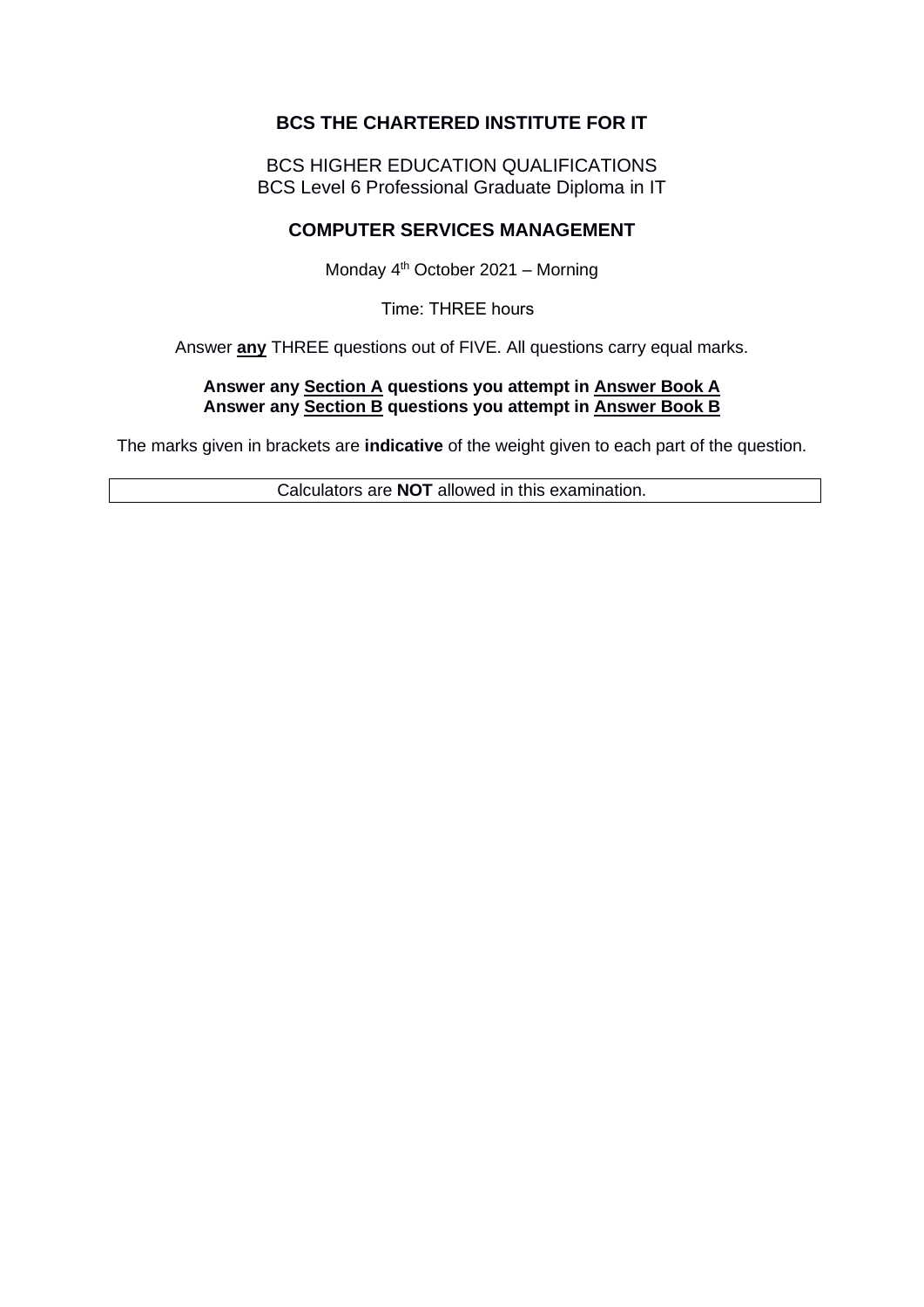### **Section A Answer Section A questions in Answer Book A**

## **A1.**

You are the Head of IT Services for an industrial organisation which employs four hundred people. Most of these employees are significant users of IT services and in most cases cannot carry out their tasks without networked information services being available. Despite having a well-qualified and professional support staff in place and a good service record you are aware that the service provided is not highly regarded by its customers.

a) Describe **THREE** activities you would undertake in order to determine the core issues behind this dissatisfaction.

### **(15 marks)**

b) For **ONE** of these activities, provide a typical report to your manager – showing how the evidence you have collected will be used to develop the service further.

**(10 marks)**

## **A2.**

The new Director of Services in your organisation is responsible for all the successful operation of all support services in the company, including Finance, Human Resources, IT Services and Logistics.

In her previous company she worked within a process-driven environment where service requirements and support activities were formally defined using a structured, standardsbased approach. She is clearly surprised to find that these matters are dealt with less formally in her new company – with many decisions being solely based on personal discussions and informal arrangements.

She has asked you to lead a team which will introduce a more accountable structure – with the potential to become certified to an international standard for service management.

a) Write an article for the company newsfeed which introduces the concept of a formally structured service environment. You should state any assumptions you make about the existing service environment or the organisation itself.

#### **(10 marks)**

b) Discuss **THREE** areas where you believe the organisation will need to take particular care in this cultural change. For each area, suggest a way in which the project team can help ensure the successful development of the process structure.

#### **(15 marks)**

# **A3**.

a) Describe what is meant by the term "Service Level Agreement" ("SLA") in the context of IT Service Management. Outline **FIVE** elements which should appear in such an agreement.

# **(15 marks)**

b) Discuss the process by which you would negotiate and manage the Service Level Agreement for a managed desktop environment in a large legal firm.

## **(10 marks)**